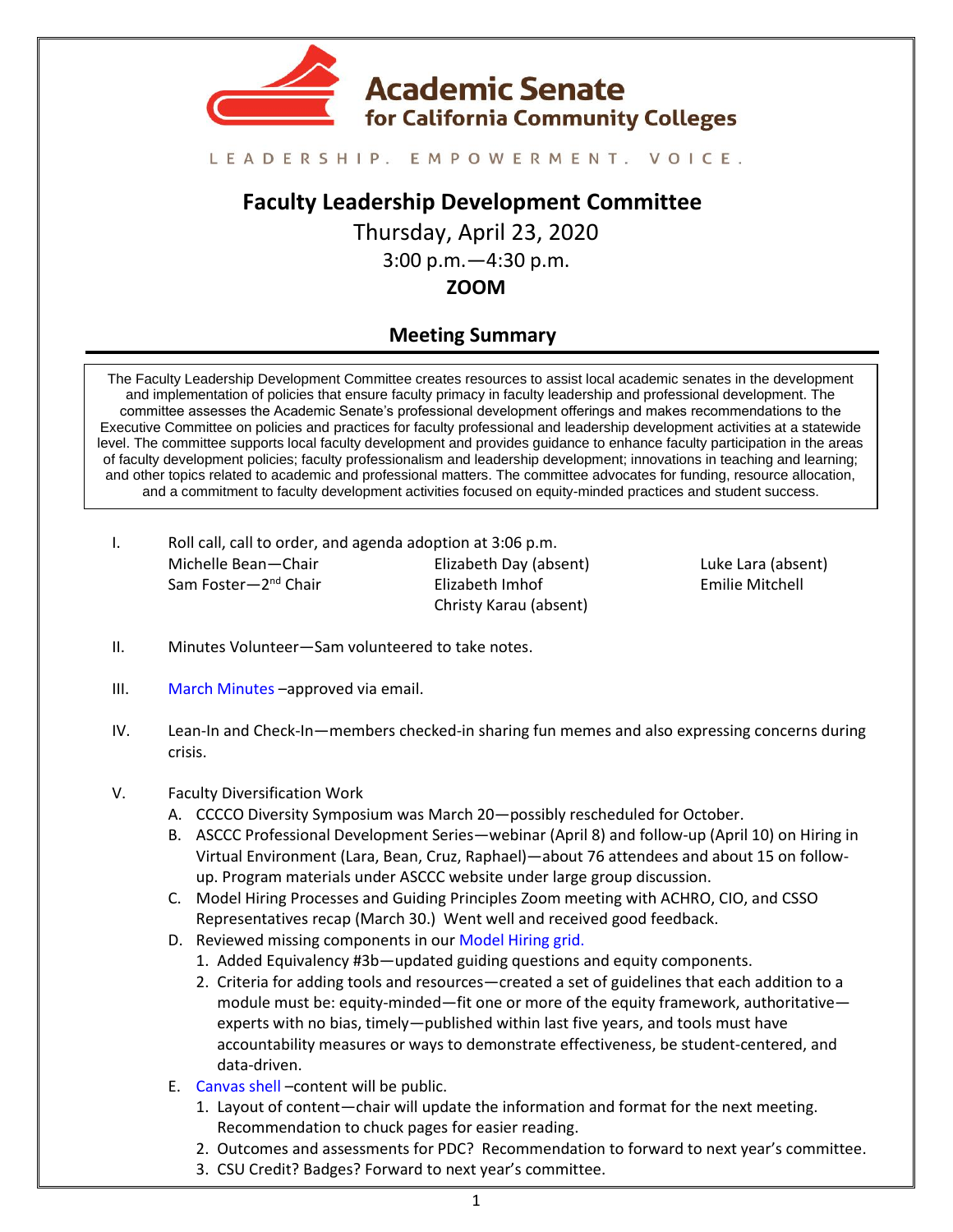- 4. Other recommendations—none.
- VI. Anti-Racism Work
	- A. ASCCC Professional Development Series—webinar on Opportunities for Positive Structural Change in This Crisis (April 24 w/Imhof, Buul, Cruz, Lara). Chair will send registration link to support colleagues.
	- B. *Rostrum* article (Imhof and Buul) delayed until the fall.
- VII. Faculty Empowerment and Leadership Academy (FELA) Next Steps—recommendation next year's committee to follow-up!
	- A. CSU Credit COR and Form (Imhof and Bean)—postponed until fall.
	- B. Mentor Handbook (Mitchell, Day, Bean)—paused and will forward to next year's committee.
- VIII. Faculty of Color Leadership Opportunity Survey—due date extended to fall 2020. Data review and next steps to be finished by next year's committee.
- IX. Umoja/A2MEND Leg Day
	- A. Wednesday, [April 22 Town Hall](https://drive.google.com/file/d/1-21OcQx1UuAeobPBb-3DGCDF9kNt6rx_/view?usp=sharing) #BlackStudentSuccess went well—a powerfully passionate message.
	- B. Webinar Series and Advocacy Letter—next week PD series. ASCCC approved to use logo as a partner on the letter to legislators.
- X. FLDC June Meeting
	- A. Faculty Leadership Institute—virtual webinar style.
	- B. FLDC meeting change to June 11? Committee agreed to hold just in case; chair to update calendar request.
- XI. Announcements
	- A. Check for upcoming events at<https://asccc.org/calendar/list/events>
		- 1. Electronic Elections—April 27 to May 15 (3 rounds in eBallots) o Full list of winners announced May 18
			- o Special Elections if needed May 25
		- 2. President's Report
			- o PD Series: 3,500+ participants
			- o Guidance Memos—14 w/CCCCO
			- o Transfer focus for fair treatment w/system partners
			- o Distancing until August—SCFF concerns
			- o ASCCC finances good
			- o Possible virtual Leadership Institute—virtual event fees
	- B. Ways to help during COVID-19
		- 1. Join Amazon Smile—find ASCCC Foundation
		- 2. Give to Relief and Recovery Campaign at [Foundation for CCC](https://foundationccc.org/)
	- C. [Application for Statewide Service](http://asccc.org/content/application-statewide-service)
- XII. Closing Comments and Reflections
	- A. Next meeting: May 21 at 3:00—4:30 p.m.
	- B. In-Progress and Completed Tasks review
	- C. Any other final comments or suggestions?